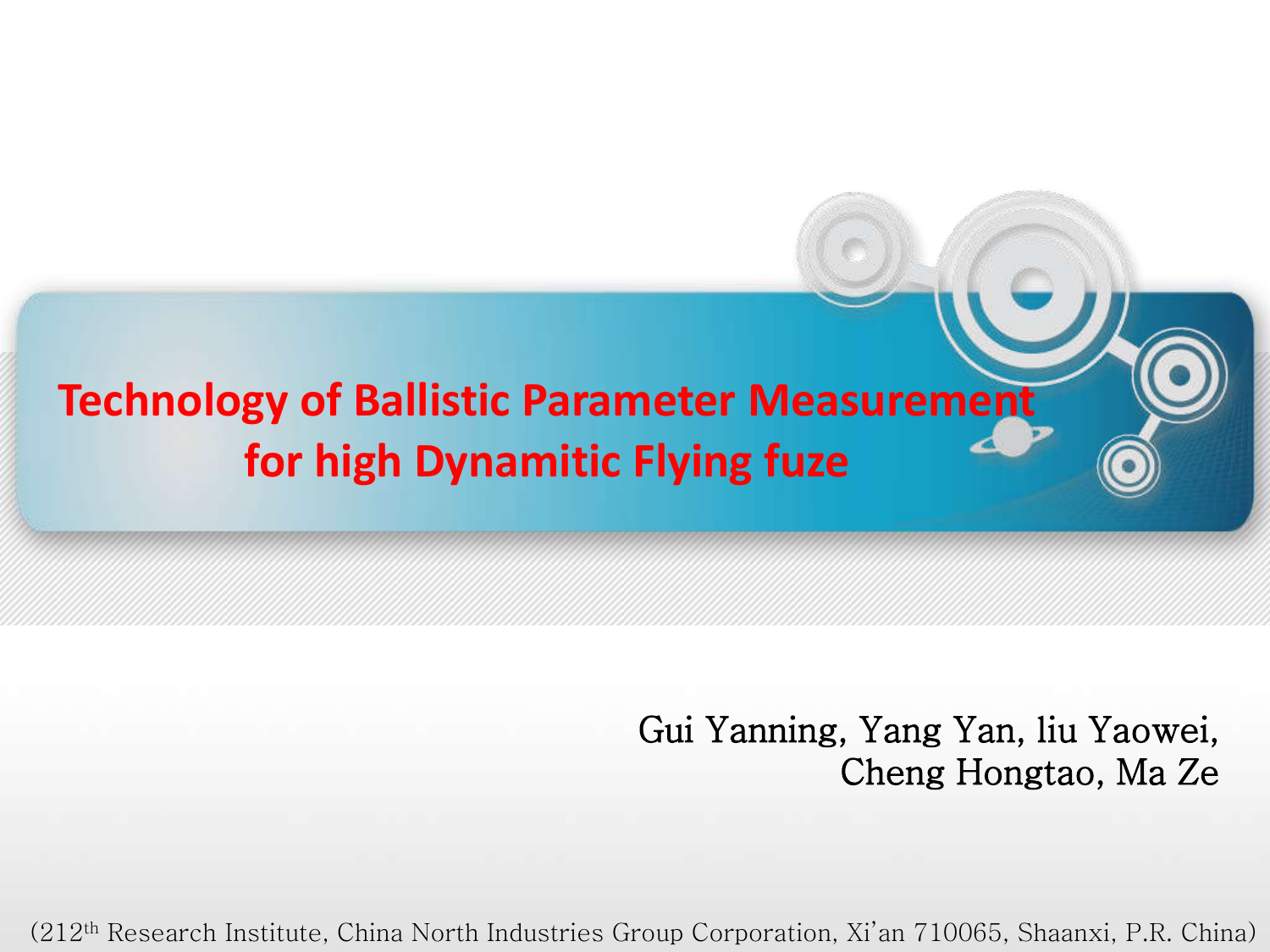

#### **Introduction**

- **E**System operation principle
- **System composition**
- **E**System Hardware and Main Specification **Test Results**

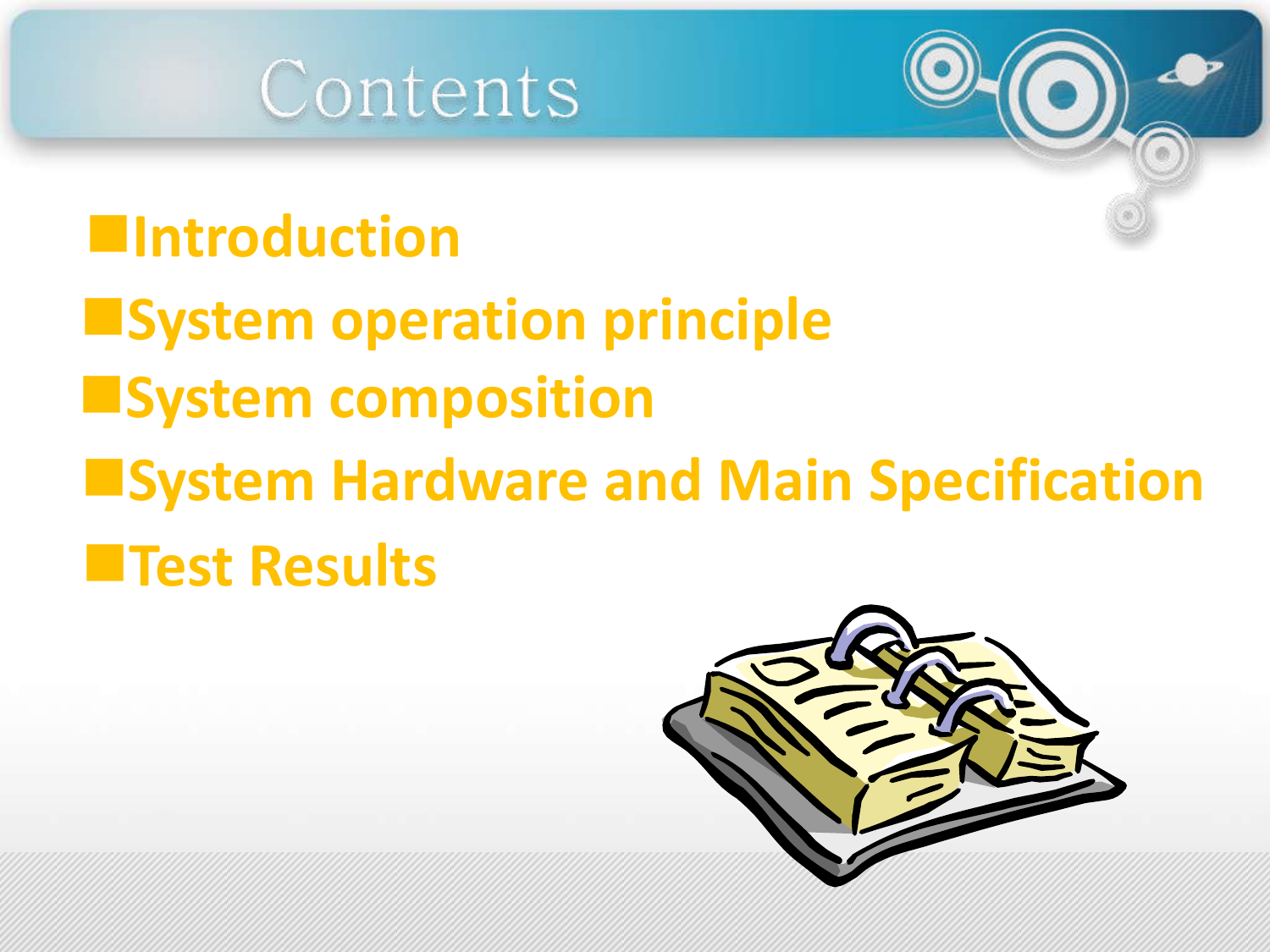### Introduction

**The performance of fuze is closely related to the ballistic environment which involves varies forces on fuze during launch, flying, impacting, and penetrating, such as recoil, spin, aerodynamics, gravity and temperature etc. ,as a result acceleration, velocity and attitude are produced. With the technology development of course correction fuze, penetrating fuze and fuze safety system based on sensors etc., the requirements for the measurement of fuze flying attitude and position are urgent, because these parameters are very important for the fuze design.**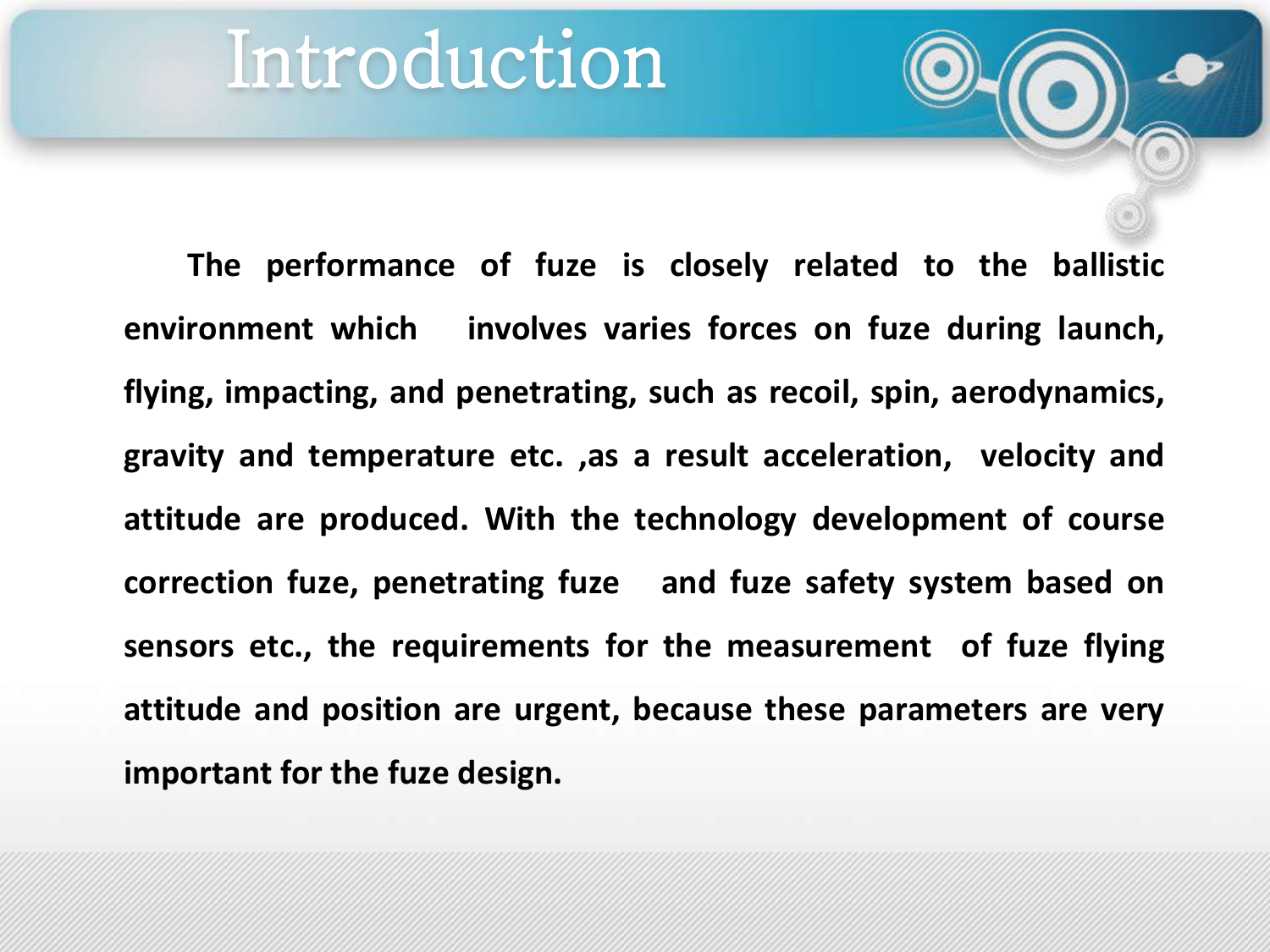**Generally, the techniques of inertial and radar measurement are used for flying attitude and position. But these techniques are limited or impossible for the test of high dynamic fuze (high spin, high acceleration, high velocity). One side, the inertial test technique can't be used under the condition of high spin and high acceleration. Other side the test ability of radar will be lowered with smaller target and long flying range.**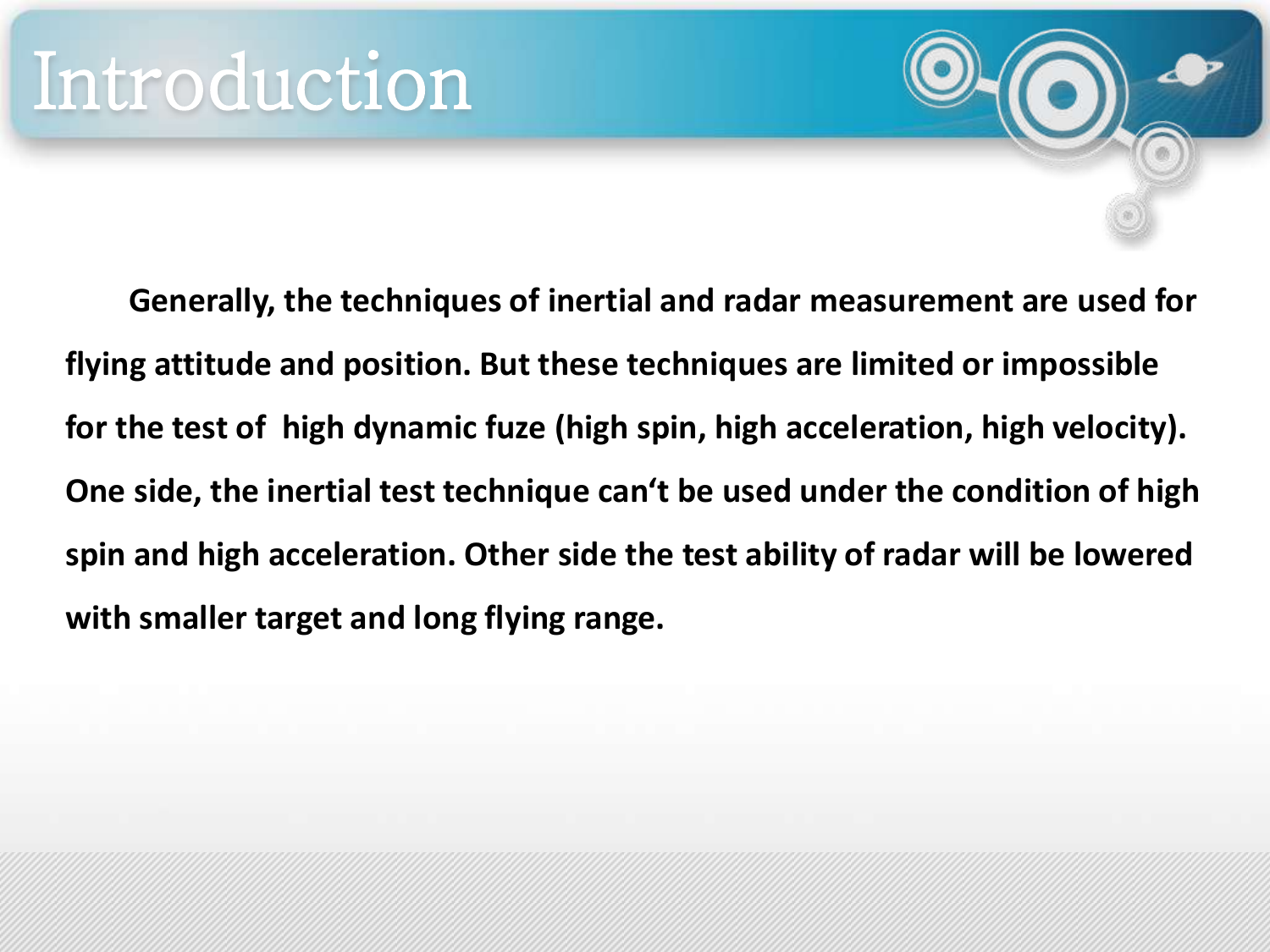**A method of digital solar aspect angle measurement based on telemetry is proposal in this paper, which can be used for testing the altitude of the high dynamic fuse. The relative key technology was researched and a test system has also been developed with the feature of high accuracy, long fly range test and easy use etc.**, **which has a prospect of wide application. The system has been successfully used in the range under different launch conditions for 122 artillery shell and 130 shell, which the solar aspect angle and spin data are obtained on the whole flying trajectory by.**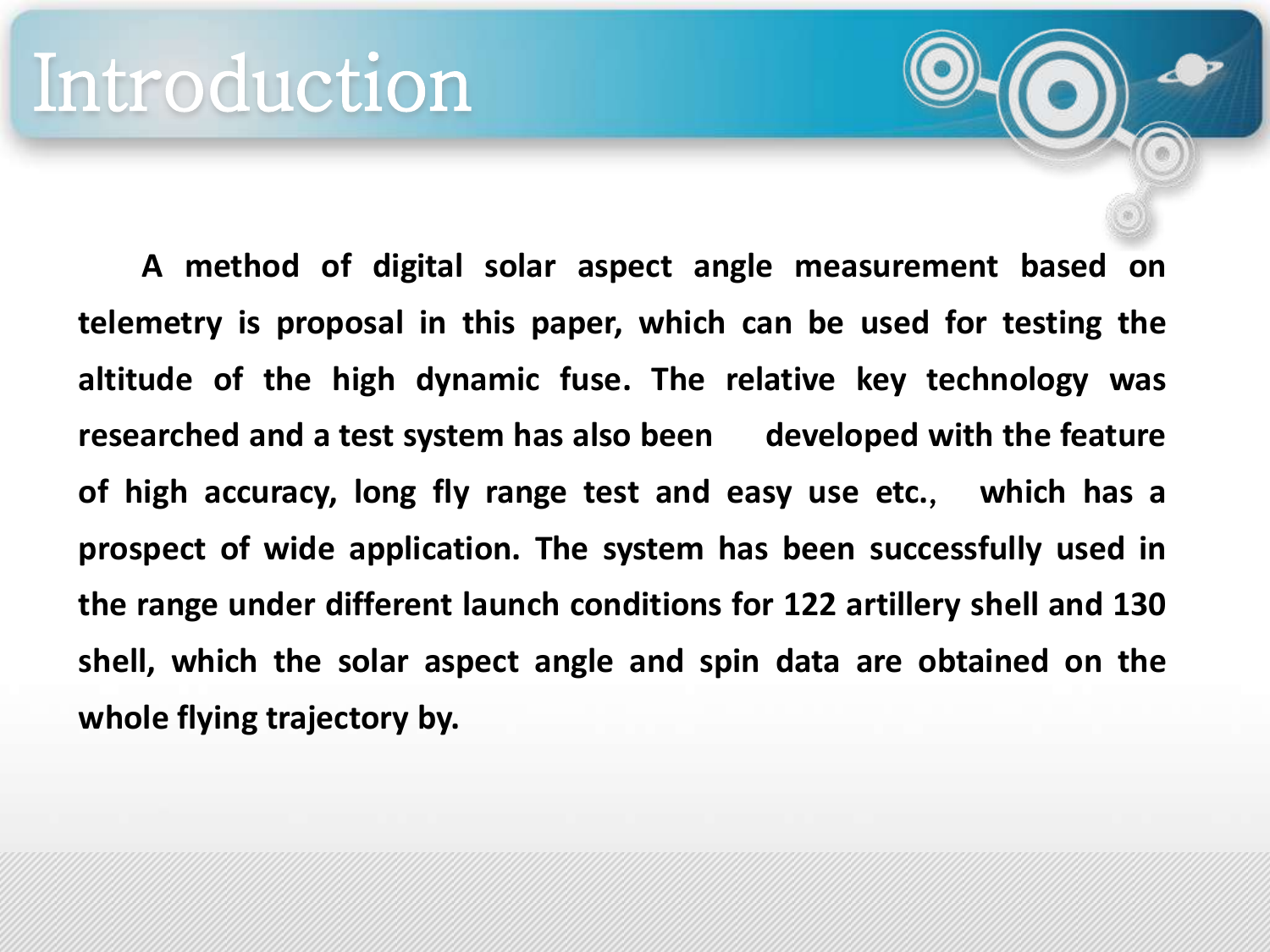### Introduction

**Furthermore on the basis of these data, the information of the nutation and precessional of fuze has been acquired and an excellent effect has been achieved. The difficulty problem of the test for ballistic parameters on long range, such as nutation and spin rate, has been resolved. In this paper the system operation principle, solution, composition, specification achieved and confirmation in the range test are presented.**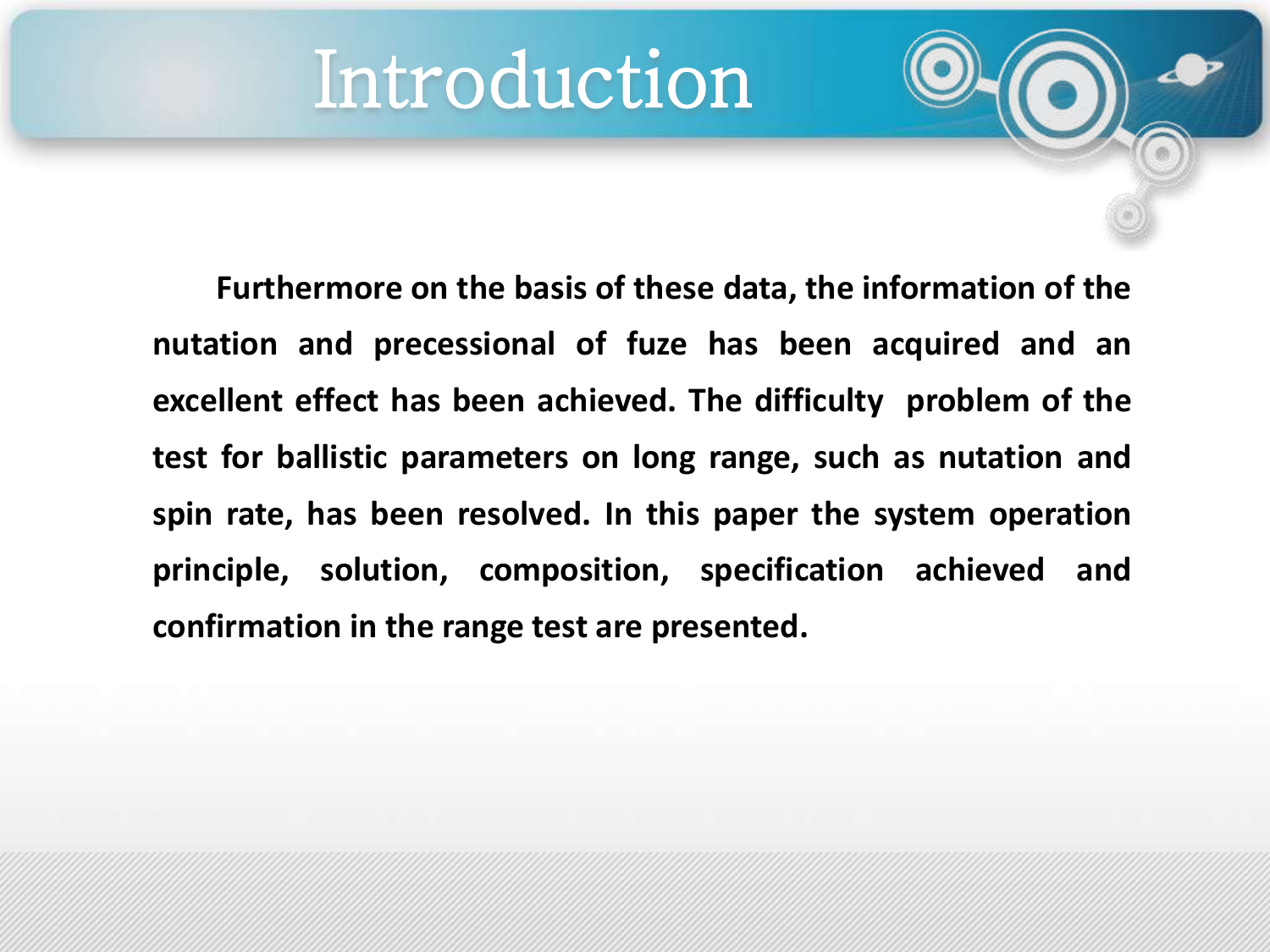#### **Definition of Solar Aspect Angle**



Solar aspect angle,shown in Fig.1 is the angle between the projectile axis and the line from mass center of projectile to the Sun. So the change of this angle reflected change of attitude of the projectile in flight.

Fig.1 Definition of Solar Aspect Angle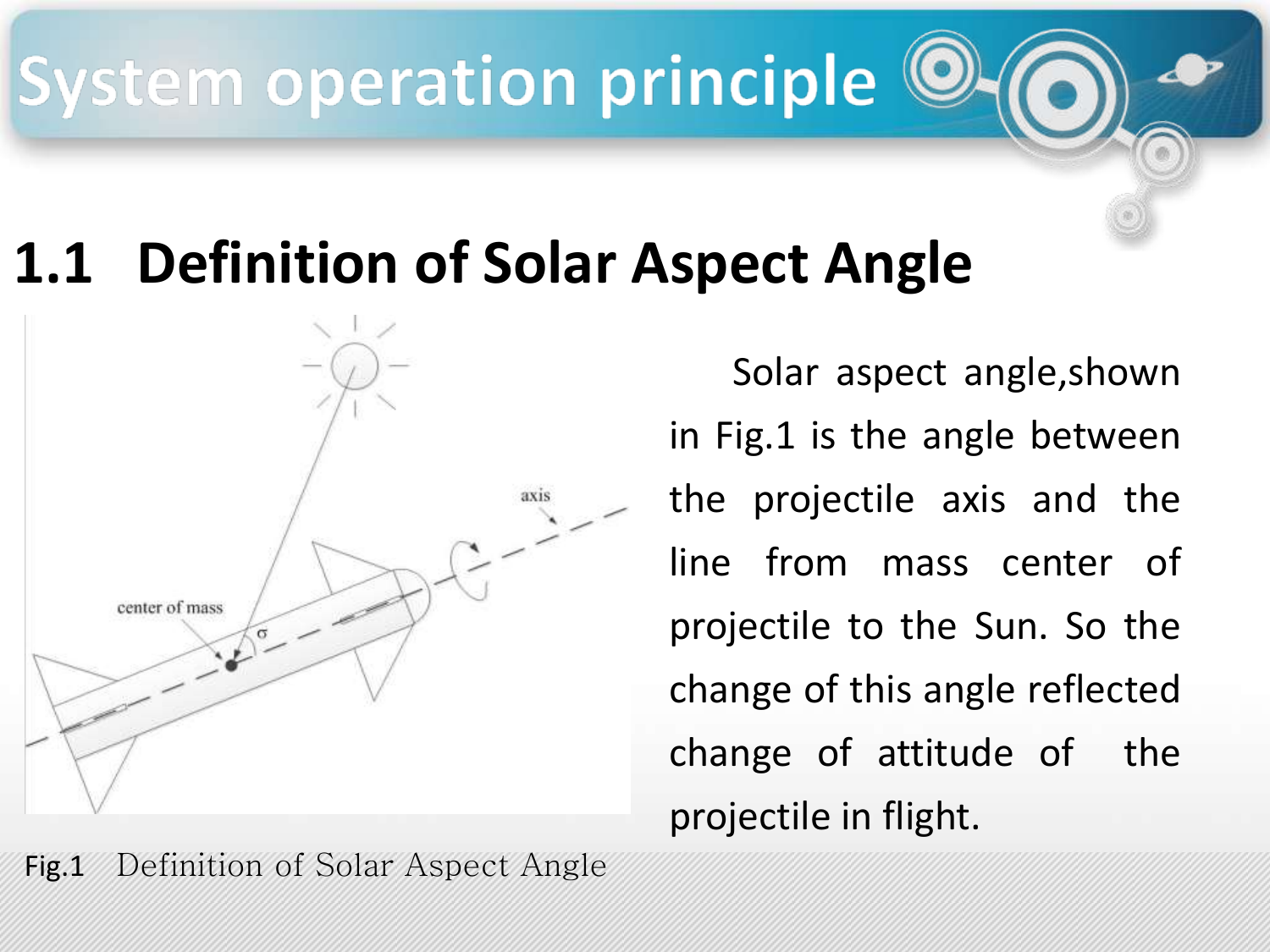### **1.2 Composition of Solar Aspect Angle Sensor**

**The sensor of Solar aspect angle is mainly composed of two optic gaps (aperture**)**, two optic detectors, two Pr-amplifiers and a signal processing unit. Optic gaps are used to form the light path which enable the ray from Sun entering the inner of the projectile. The optic sensing components are used to sense the solar energy which goes through the gaps and then convert it into electronic signal.**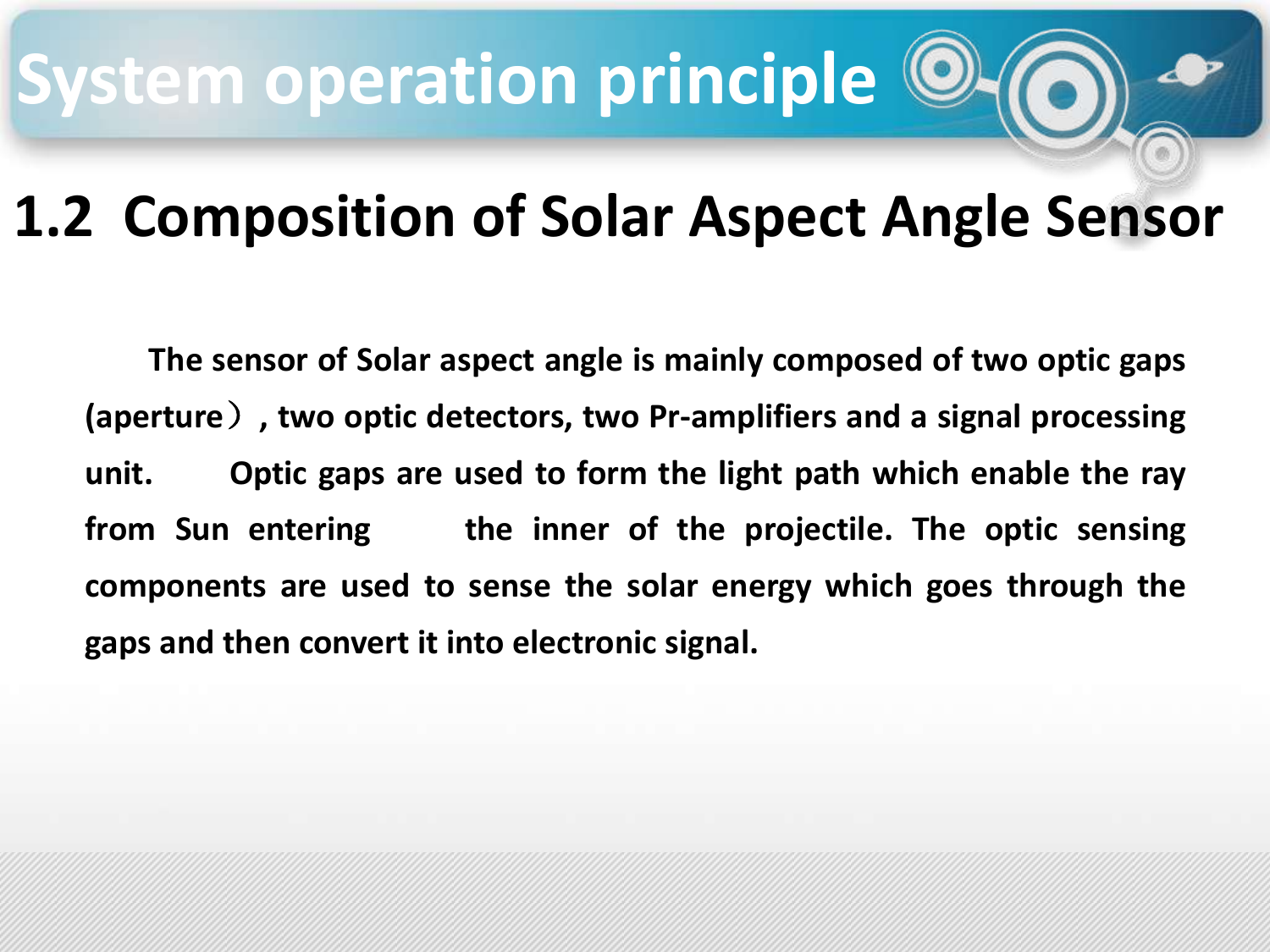• **This signal is then amplified by pr-amplifier to a designated voltage l evel suitable for the requirement of signal processing unit. The pulse signals come from two detectors are processed and encoded by the u nit and its serial output signal as input of telemetering system modula tes the carrier of a transmitter. Then the modulated carrier which incl udes the information of solar aspect angle is radiated to the ground st ation in real time.**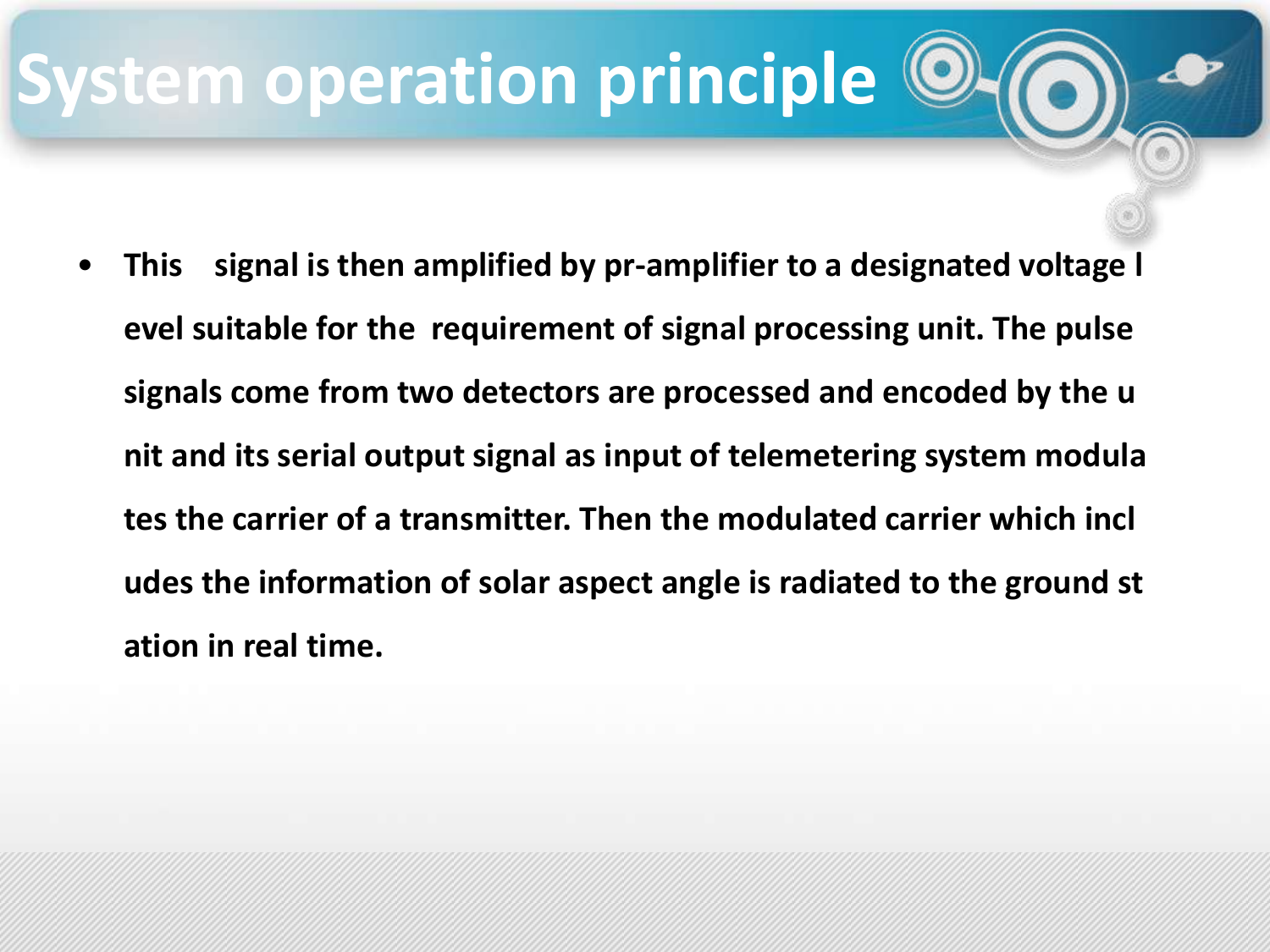

Fig. 1.1 Viewing field and geometric mountingof aspect angle sensor

**The field of view of the sensor of solar aspect angle and mounting method are shown as Fig1.1. The fields of view are setup by both optic components and gaps. The two same sensors are mounted on the circle of the surface of fuze in the angle of inclination between the field of view and projectile axis. The angle between two sensors on the cross section of projectile can also be adjusted to a certain angle.**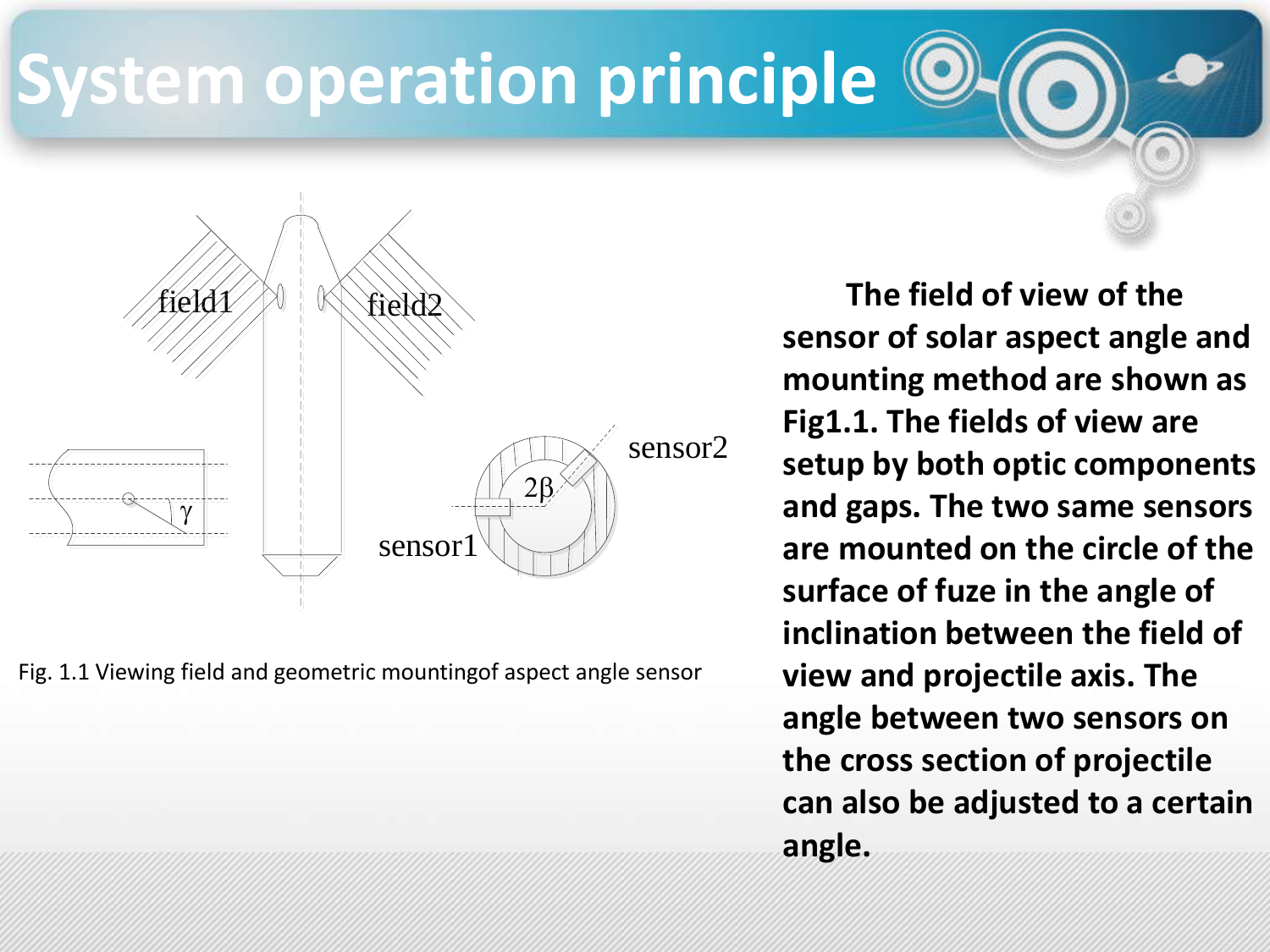#### **1.3 Mathematic Model of Sensor of Solar Aspect Angle**

**Based on the mounting method, shown as 1.1, the mathematic model of solar aspect angle sensor can be given by the formula 1.1.**

$$
tg\sigma = \frac{tg\gamma}{\sin\left(\pi \cdot \frac{x}{y} - \beta\right)}\tag{1.1}
$$

**Where, σ is solar aspect angle. γ is the angle with either of two field of view to the axis of projectile. β is the half angle between the two gaps. x is the time between two pulse signals output successively by different sensor during once spinning. While**, **y is the time between pulse output by the same sensor. On the basis of formula 1.1, the function of solar aspect angle σ with time ratio x**/**y can be setup, in other words, the angle measurement will be converted to the time measurement which is more realizable in engineering. So, the formula is the theoretical basis for measurement of solar aspect angle.**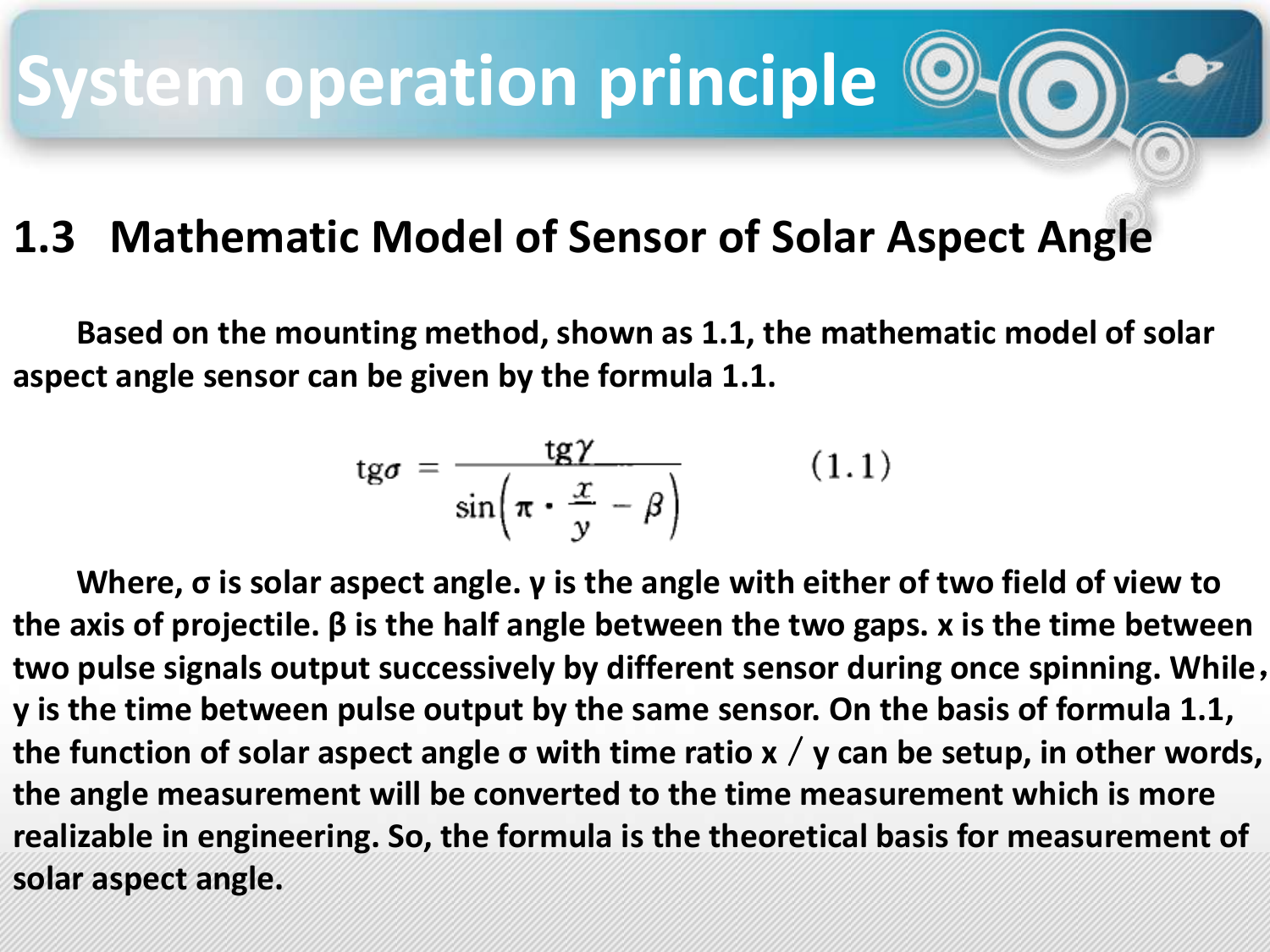### **1.4 Principle of Measurement**

**During the spinning of projectile in flight, the sensor will output a pulse signal when the light vector in the plane of field of view of sensor. So the projectile spins once time, two pulse of sensor will be output. The time between two pulse from the different sensor is x and from the same sensor is y, the radio of x and y is the rolling angle between two sensors. This angle directly reflects the change of attitude of projectile and different altitude of projectile with different rolling angle, shown as fig.1.2.**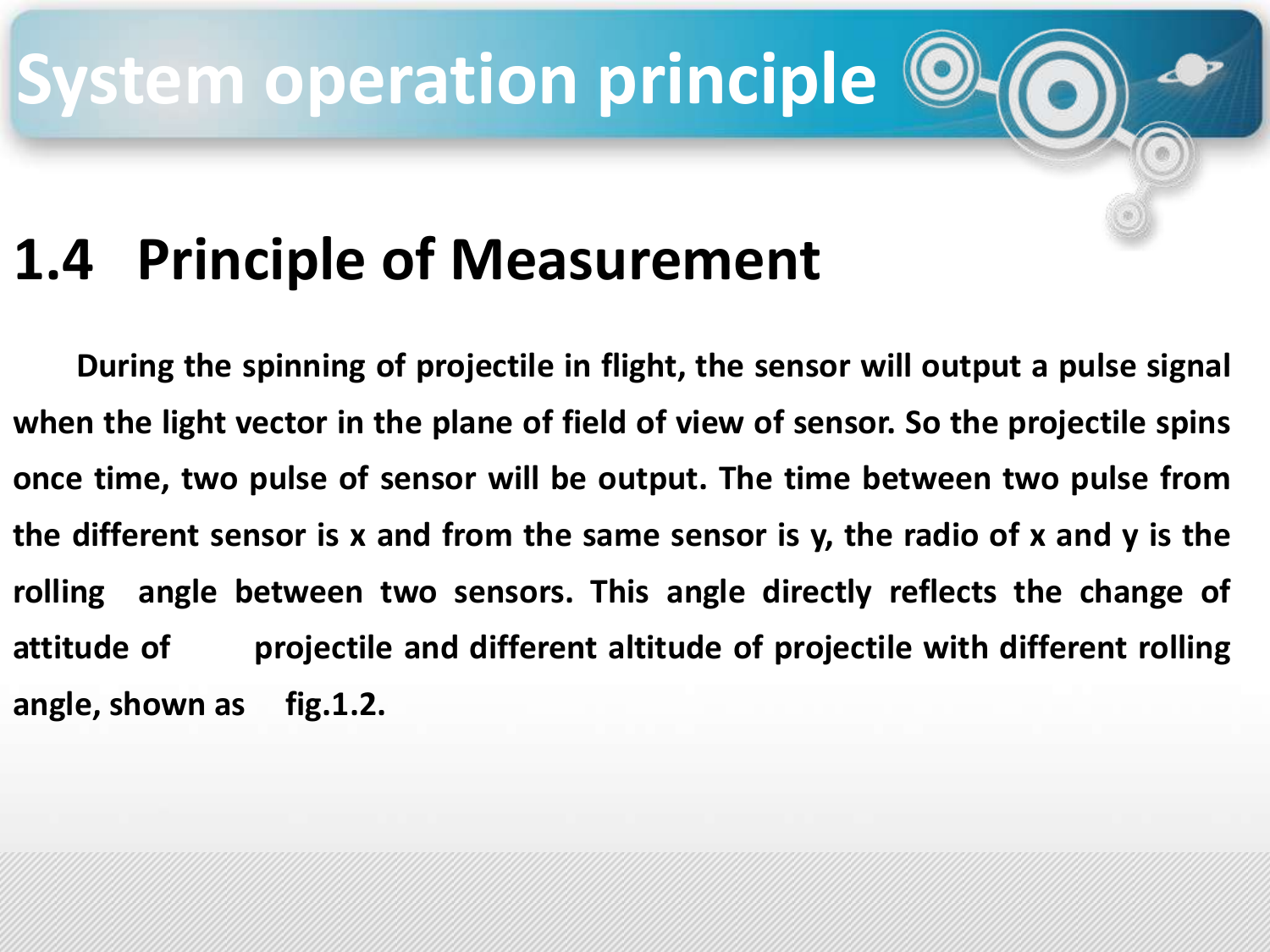

Fig.1.2 Different Altitude of Projectile with Different Rolling Angle

**There are two methods to acquire solar aspect angle:**

**(1) Mounting angles of sensor , γ and β, are measured accurately before test ,bas ed on the time ratio measured in flight s olar aspect angle can be acquired by for mula 1.1.** 

**(2) Base on a simulation system which consists of a sun light source ,a spinning table etc, the relation of ratio and solar aspect angle is calibrated ,the calibration curve of x/y withσis acquired. According to the radio measured solar aspect angle can be determined by the curve**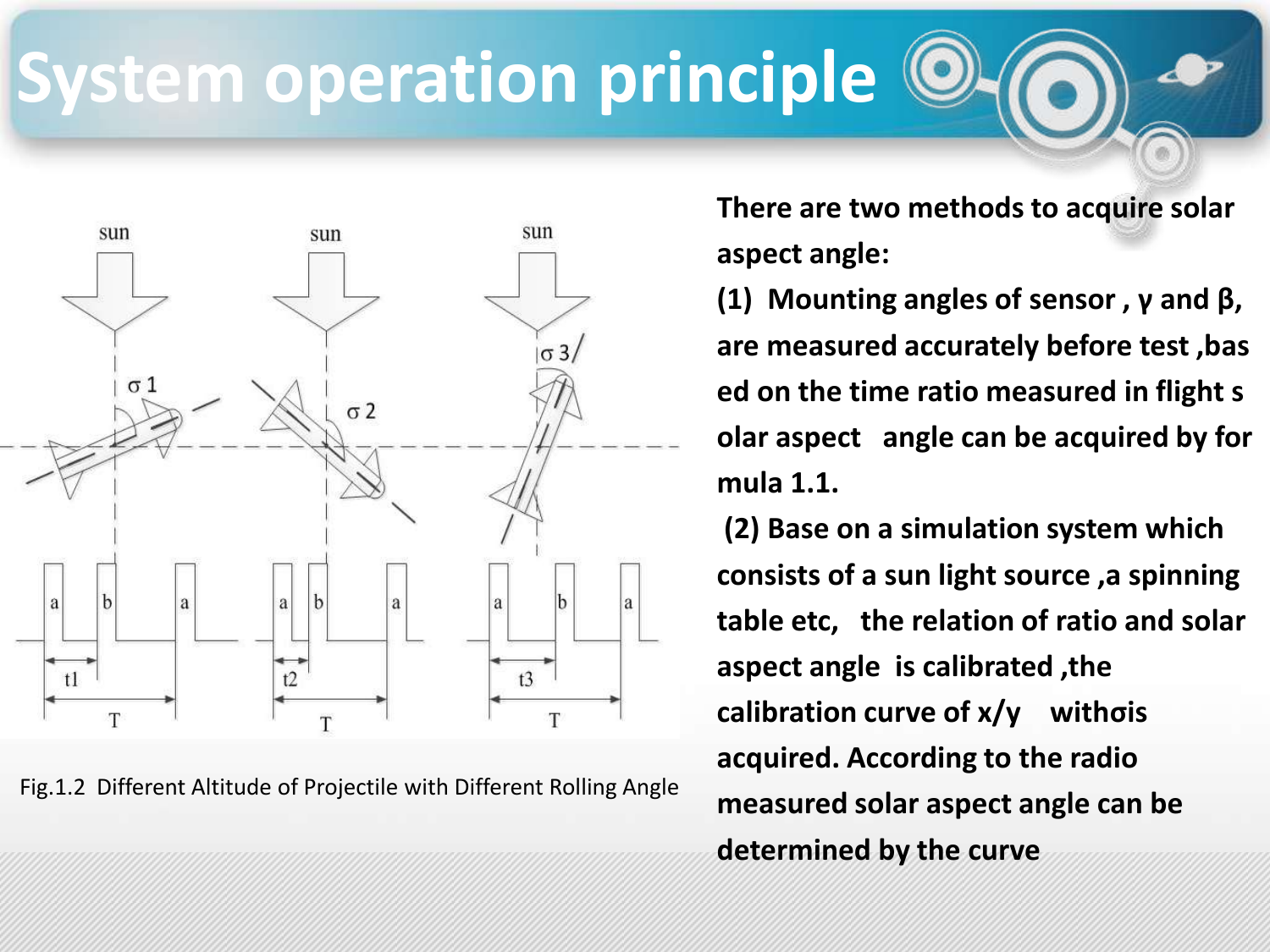### **System composition**



Fig.2.1 System diagram of digital solar aspect angle telemetering

**Based on the digital sensor of solar aspect angle and PCM/FM telemetering technology, the measurement system is mainly consists of on board subsystem with the digital sensor and ground subsystem, shown as Fig.2.1. A digital sensor of solar aspect angle is used to measure the time, X and Y, in flight. At the same time these relevant data are transmitted to the ground by telemetering system in real time for processing , displaying and storing.**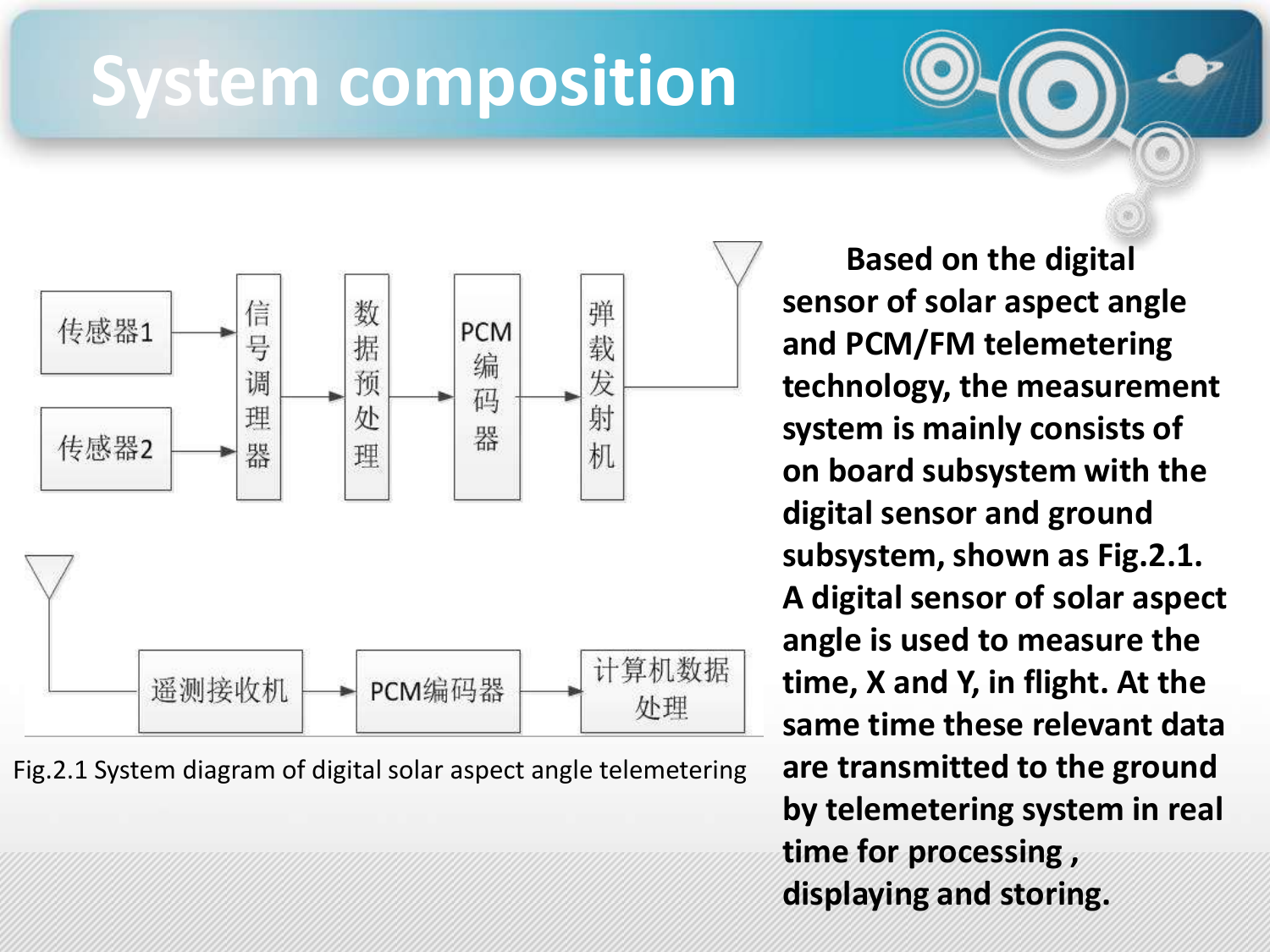### **System composition**

### **2.1 On Board Subsystem**

**On board subsystem located in the standard fuze body consists of the sensor of solar aspect angle, signal regulator, data pre-processing unit, PCM encoder, S band transmitter and antenna etc.. As mentioned above, on board subsystem is used to process the signal from the two sensors, acquire the time of x and y and encode the time data to form serial PCM data stream according to the pattern of telemetering. The transmitter is modulated by this data stream and transmits the radio signal to the ground station through the antenna. Because time X and Y are processed onboard in real time and converted to the digital signal, the error of transmission can be reduced and accuracy of measurement is improved**,**which also has many other advantages such as anti-interference and easy realization etc..**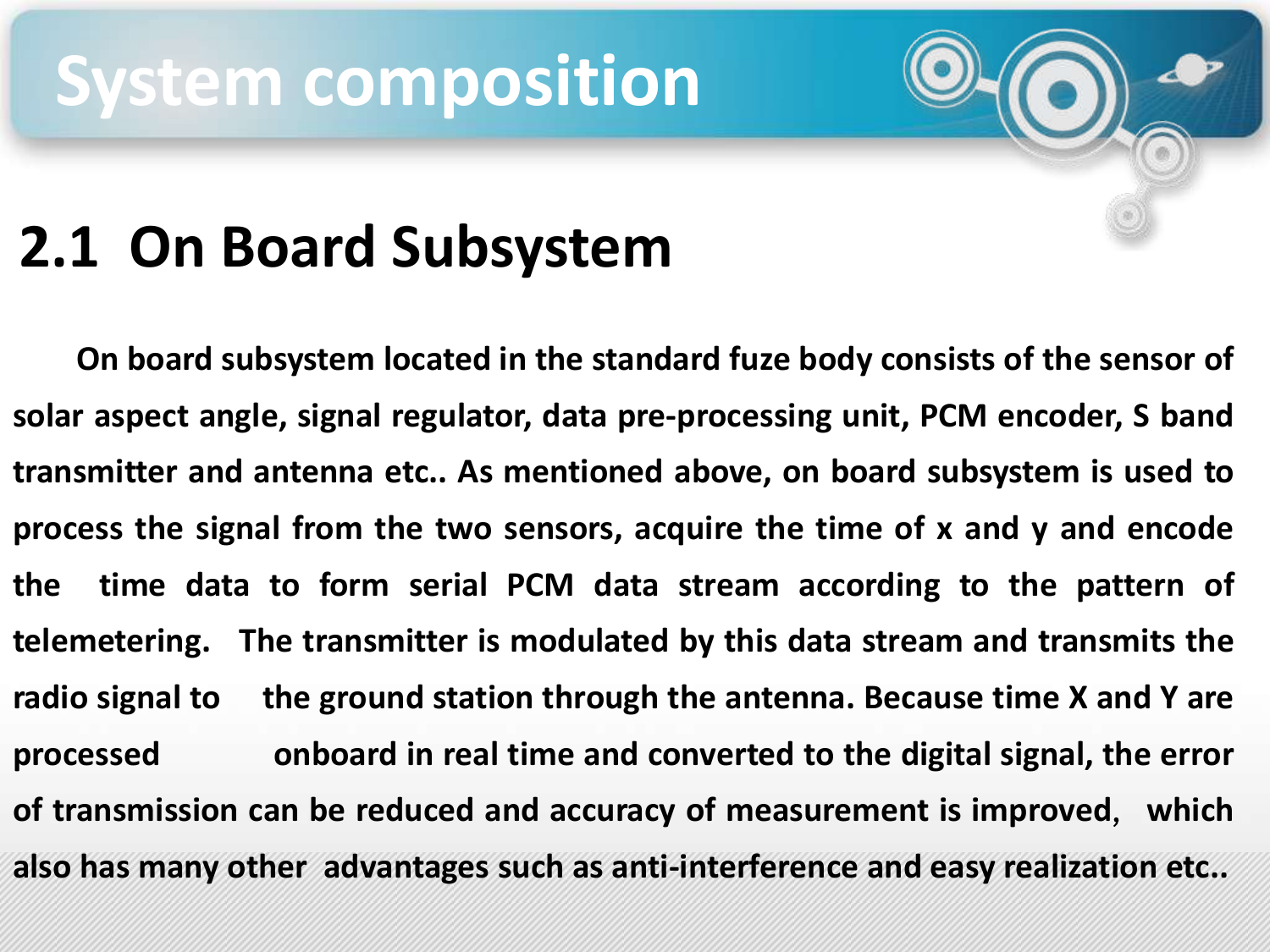### **System composition**

#### **2.2 Ground Subsystem**

**Ground Subsystem mainly consists of receiving antenna, receiver, digital decoder, computer and sensor of solar aspect angle calibration unit etc.. Receiving antenna is used to receive the radio signal form onboard system. Telemetering receiver is used to filter, amplify and demodulate the radio signal. Digital decoder is used to decode the PCM stream (frame synchronization, bit synchronization and serial to parallel ). The whole ground subsystem is controlled by computer to realize telemetering signal processing ,storage and display. The sensor calibration unit is used to test dynamic performance and calibrate the relation of input and output for the sensor of solar aspect angle.**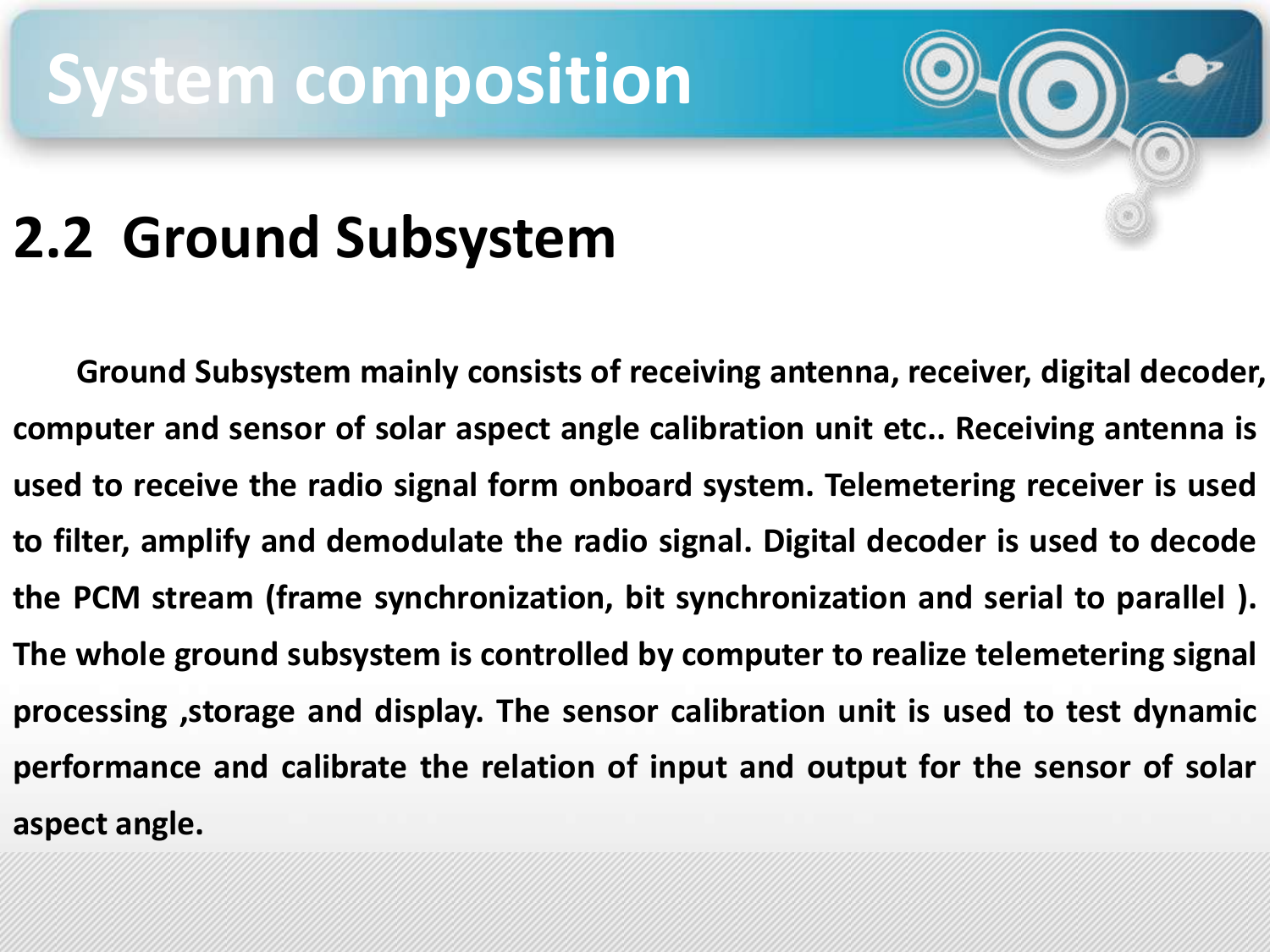**System Hardware and Main Specification**

#### **3.1 System Hardware**



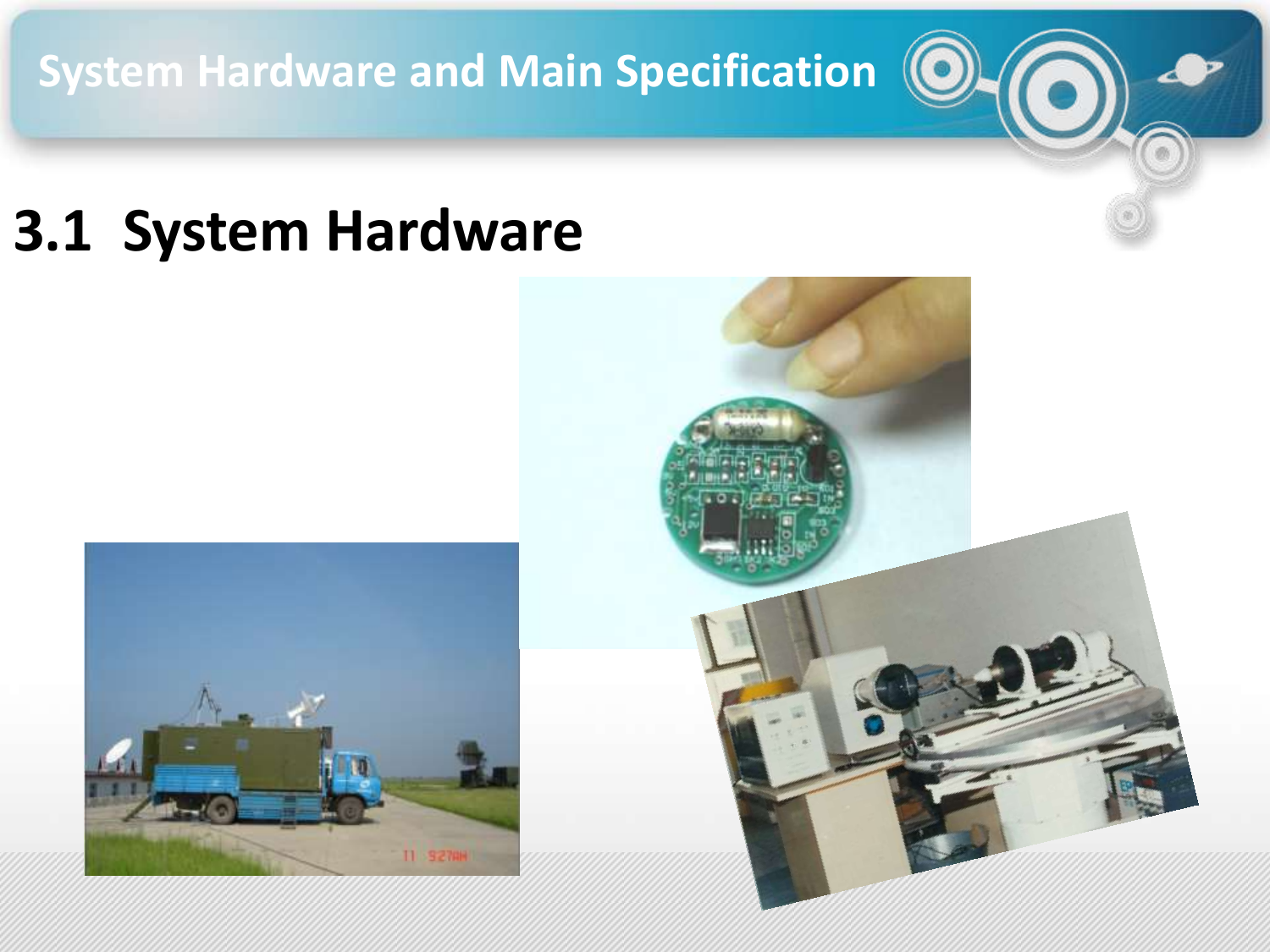**System Hardware and Main Specification**

### **3.2 Specification**

**Angle measurement accuracy :** ±**0.5**° **Angle measurement range: Illumination range: 3000lax-80000lax Maximum Acceleration: 20000g**; **Maximum spin rate: 24000r/m**; **Telemetering system :PCM/FM Telemetering Band: S band**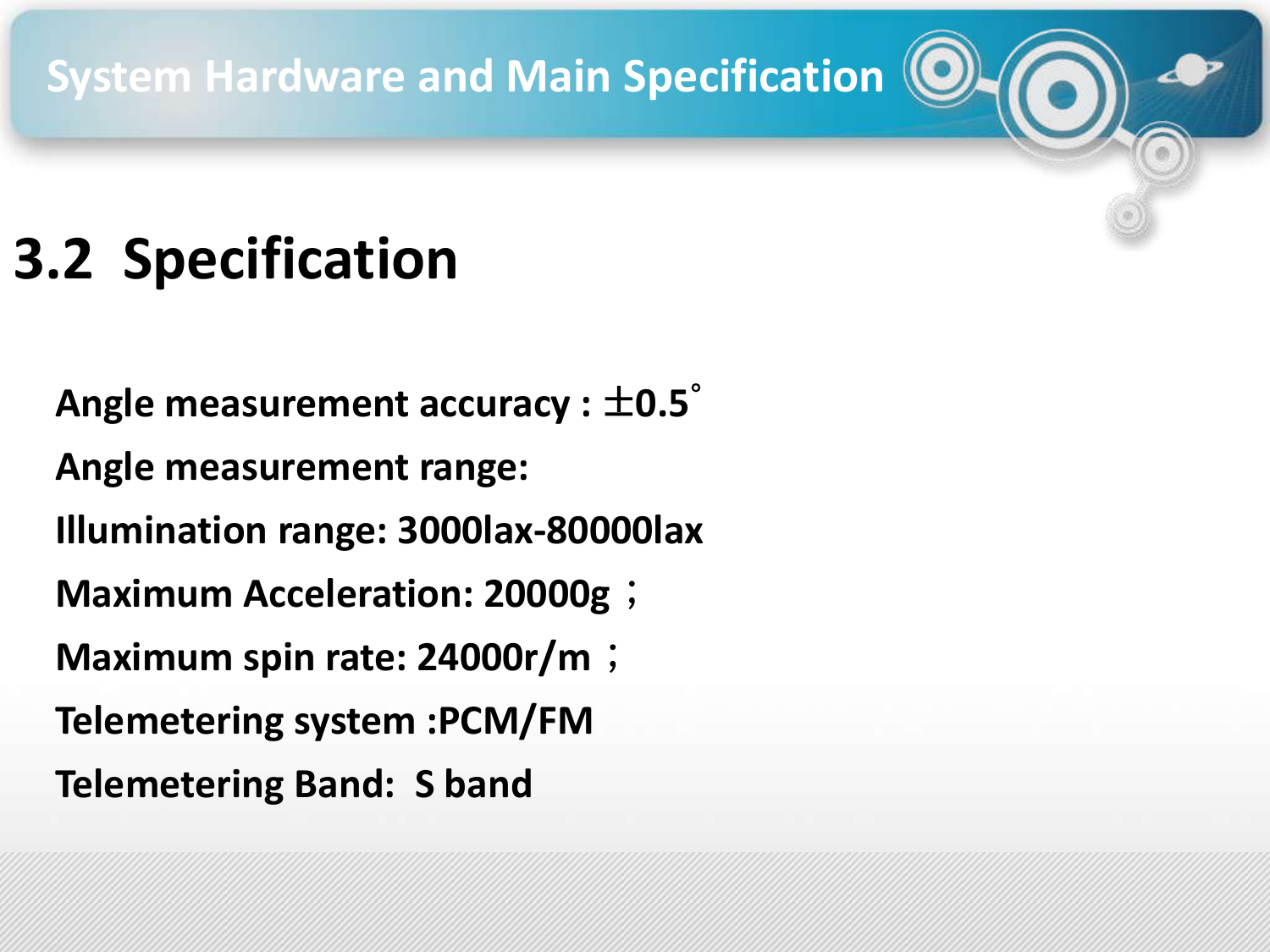**The digital solar aspect angle telemetering system has been developed successfully and used to the range test. The launch platform is 122mm howitzer. The launch angles are 60**°**and 45**°**. The launch direction is north to east 17**° **, the shell flying time is about 58s. All the seven shell with solar aspect angle sensor and telemetering system are operating very well in the test. As a result, the solar respect angle and shell spin data are acquired in long flying path under high g launch condition. Fig.4.1, Fig.4.2 and Fig.4.3, Fig4.4 are respectively solar aspect angle and spin curve form two of the shells.**

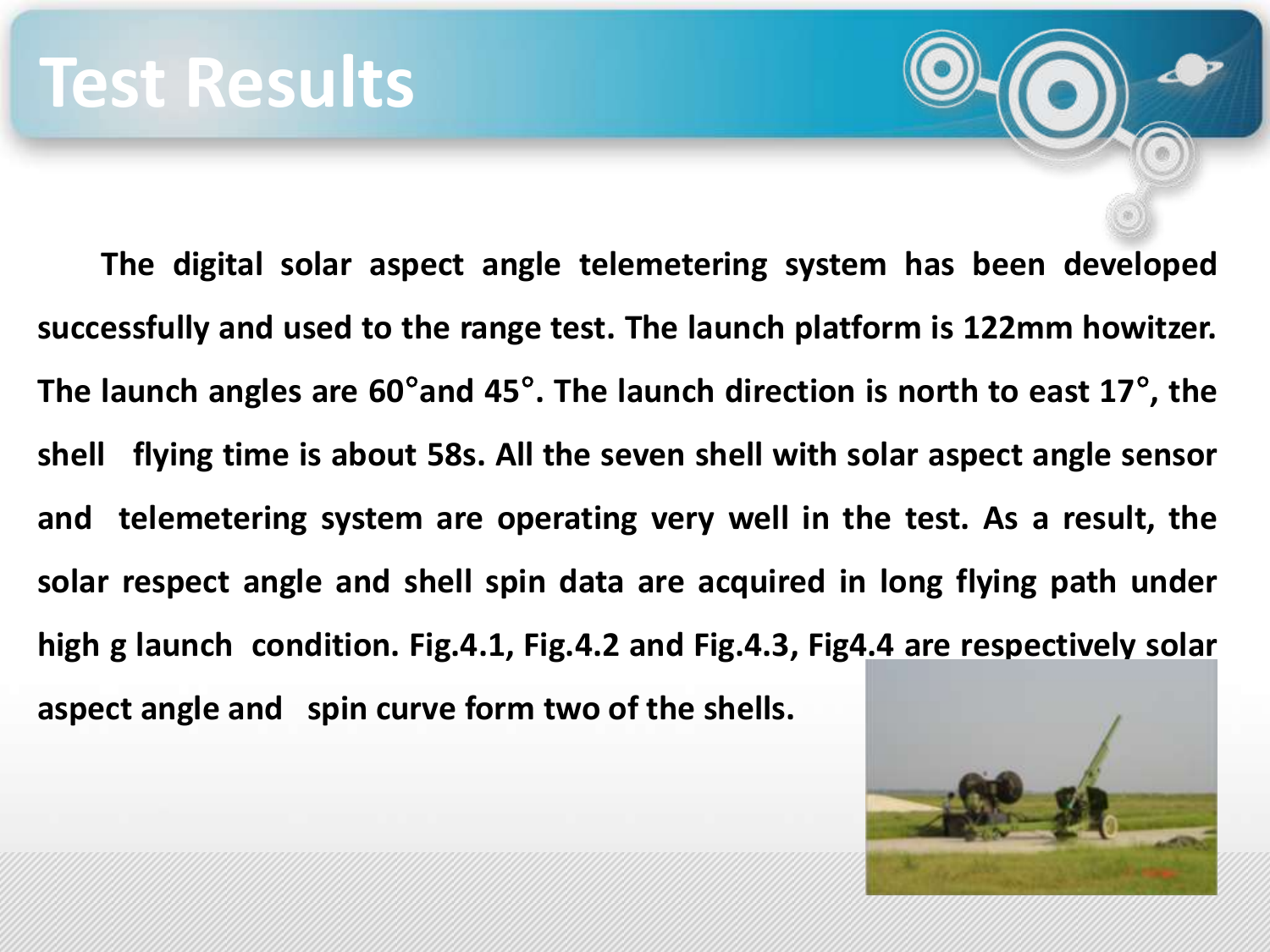**Test Results**